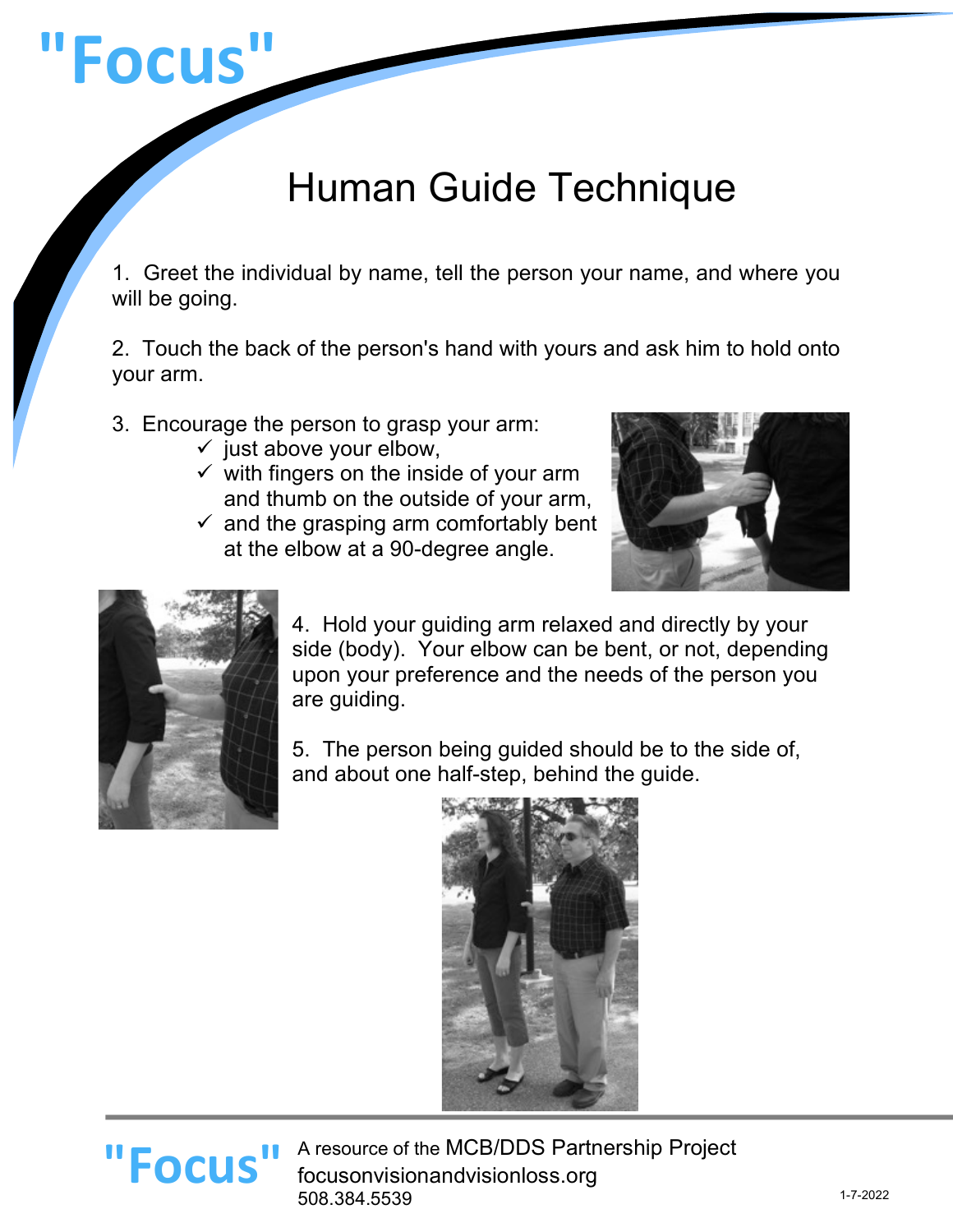### **Seating at a Table**

1. Guide the individual to the table and chair so that her body is at a slight angle facing the chair either to the left or right of the chair. Approach in this "kiddy corner" manner so when the individual pulls out the chair, she won't bump herself.

2. Assist the person to find the back of the chair and tell the individual what is being touched.

3. Assist the individual to find the tabletop, and again, tell the individual what is being touched.

4. The individual can then pull out the chair, if able, and inspect the seat with her hand to avoid sitting on anything that could have been left on the chair.





# **Seating at a Chair**

1. Guide the individual to the chair so that the she is facing the front of the chair.

2. Depending upon the individual's height, assist her to find either the back or the seat of the chair.

3. The individual should then clear off the seat, grasp the arms of the chair if available, turn around and sit.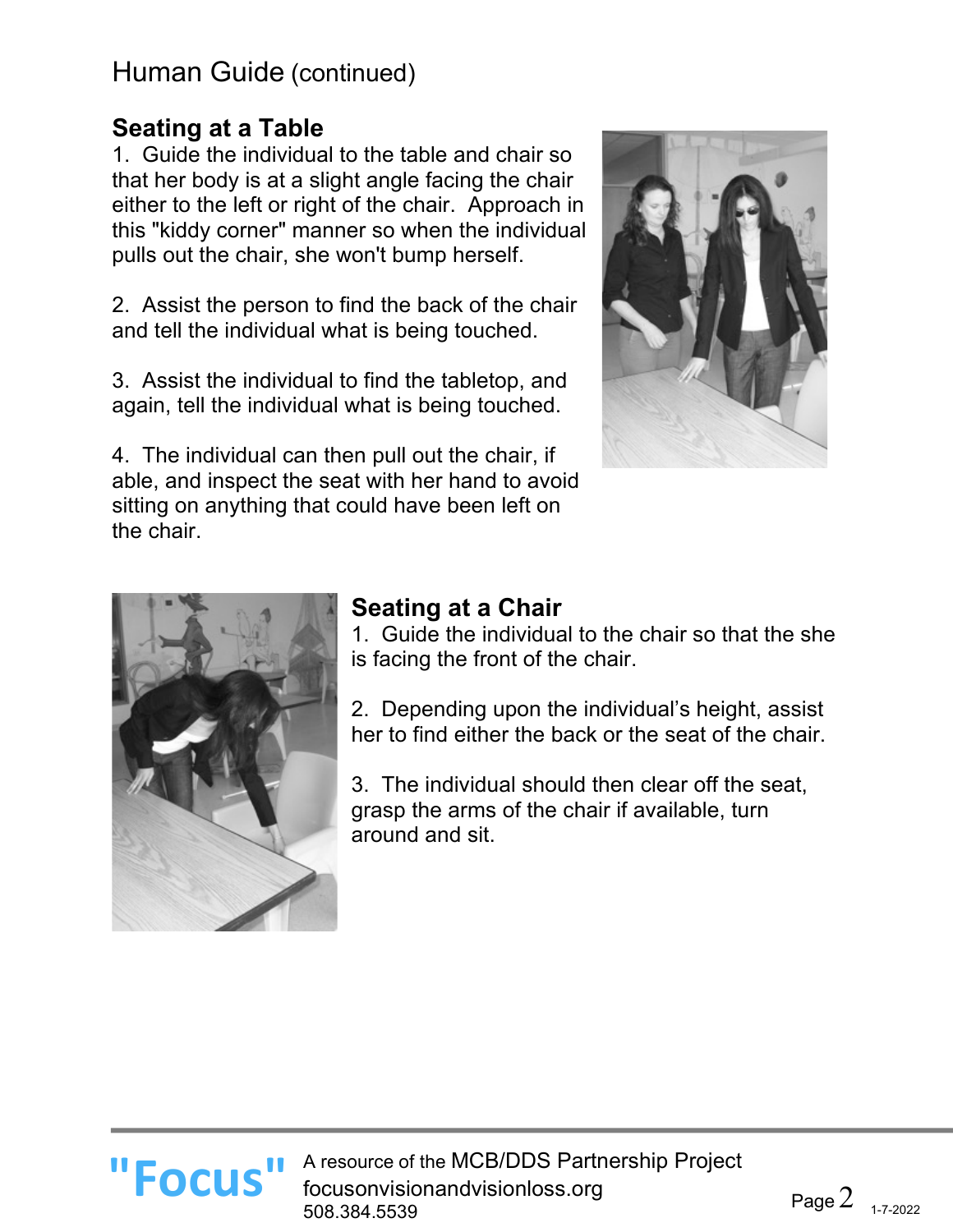# **Switching Sides**

While guiding someone, you may find the need to switch sides, that is, have the individual hold onto your left arm instead of your right or vice versa. Switching sides may be needed at staircases so that the individual can hold onto the available handrail, or when walking through doorways. The easiest way to switch sides is simply for the guide to turn and face the front of the individual and contact the individual's other hand or arm so that he can grasp the guide:

- 1. Tell the individual that you are going to switch sides and why switching sides is needed.
- 2. While keeping in physical contact, turn in front of the individual so that you are facing him.
- 3. Reach out and contact the individual's other hand or arm so that the individual can grasp you.
- 4. Assist if needed to release the original grasp and establish a new one with the other hand.
- 5. Remember to always remain in contact with the individual as you are switching sides so the individual does not stand alone in free space.









6. Resume your human guide position and continue on!





A resource of the MCB/DDS Partnership Project **"Focus "** A resource of the MCB/DDS Partn focusonvisionandvisionloss.org 508.384.5539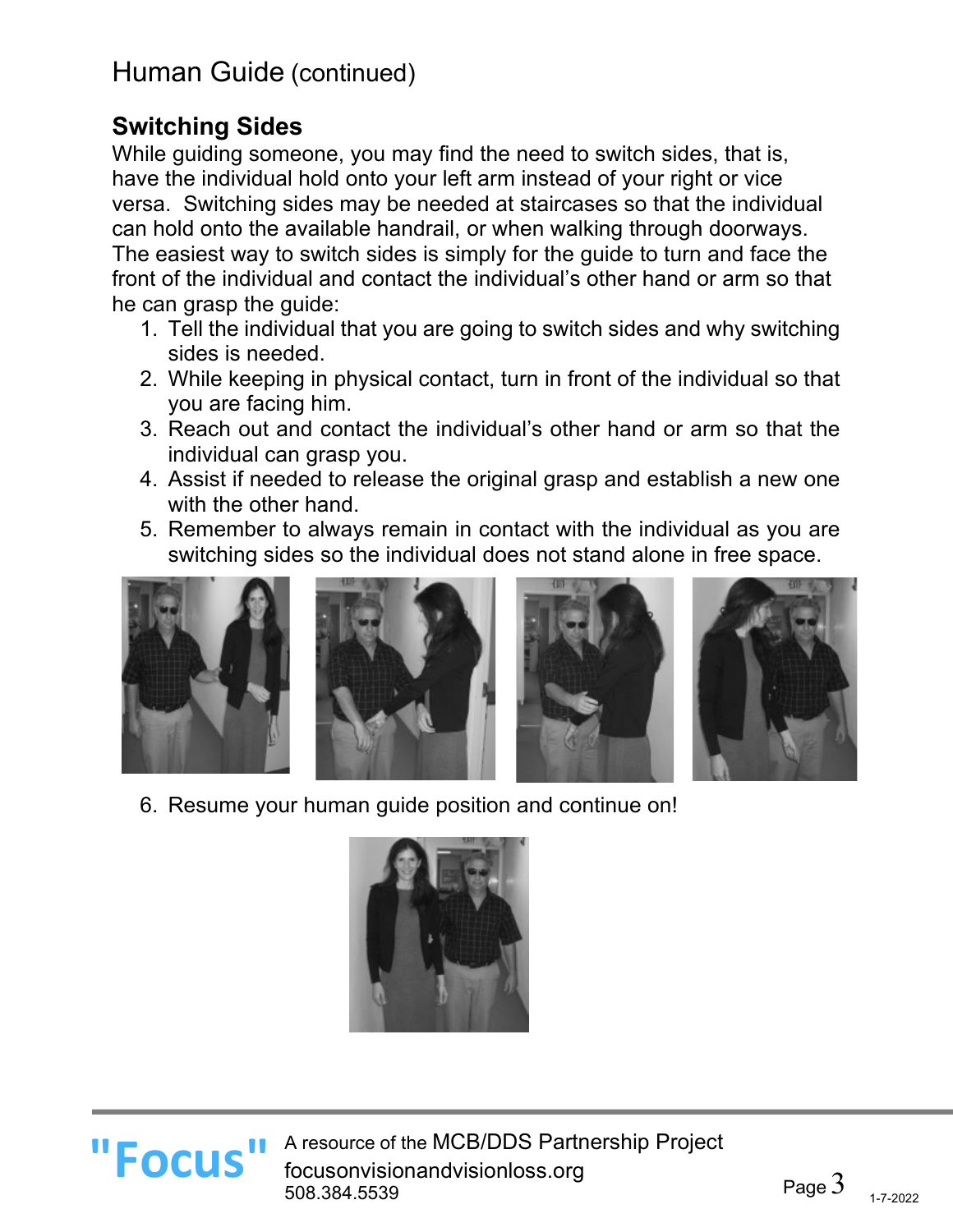#### **Narrow Passageway**

**"Focus"**

A way to guide a person through a narrow or congested area is to have the person follow you without losing contact with you.



1. Tell the person that you need to go through the doorway, aisle, etc. and must walk single file.

- 2. Move your guiding arm behind you and toward the middle of your back.
- 3. Step directly in front of the person you are guiding.
- 4. Ask the person to walk behind you and follow you through the area.
- 5. Once you are through the narrow area, resume the human guide position.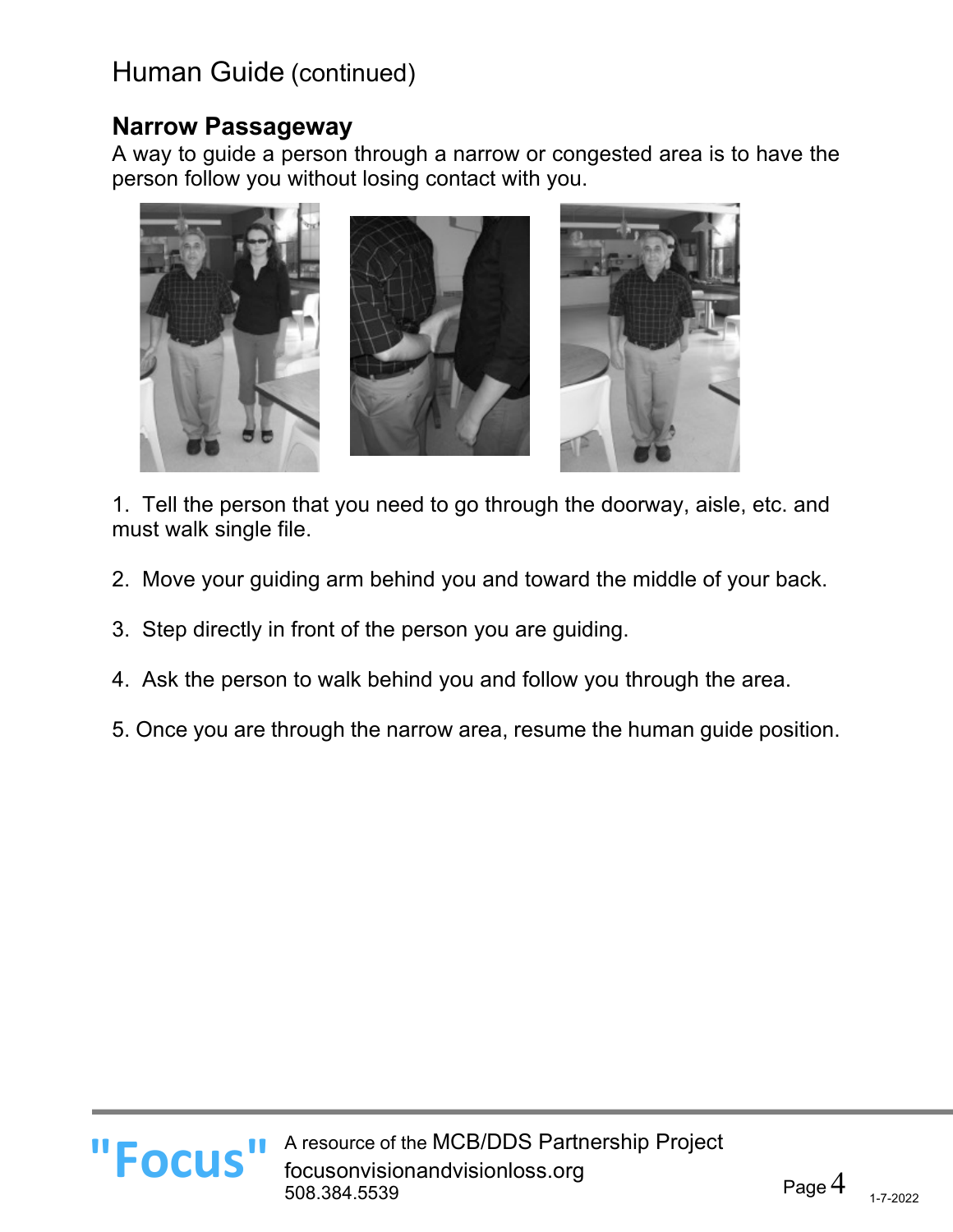#### **Doorways**

When approaching a door, slow down your pace and check out a couple of key pieces of information: on which side is the door hinged and which way does the door open–toward or away from you? Once you have gathered this information, you can open and walk through the doorway in the following manner:





1. Tell the person you are guiding that you are approaching a closed door.

2. Explain which side the door is hinged on and which way it opens ("toward you" or "away from you").

3. Switch sides if needed so that the person is on the same side as the door hinges.

4. Move your guiding arm behind you as you would when using the narrow passageway technique and step in front of the person you are guiding.

5. Open the door and ask the person to use his free hand to hold the door as you both walk through it.

6. Once both are through the door, resume the human guide position.

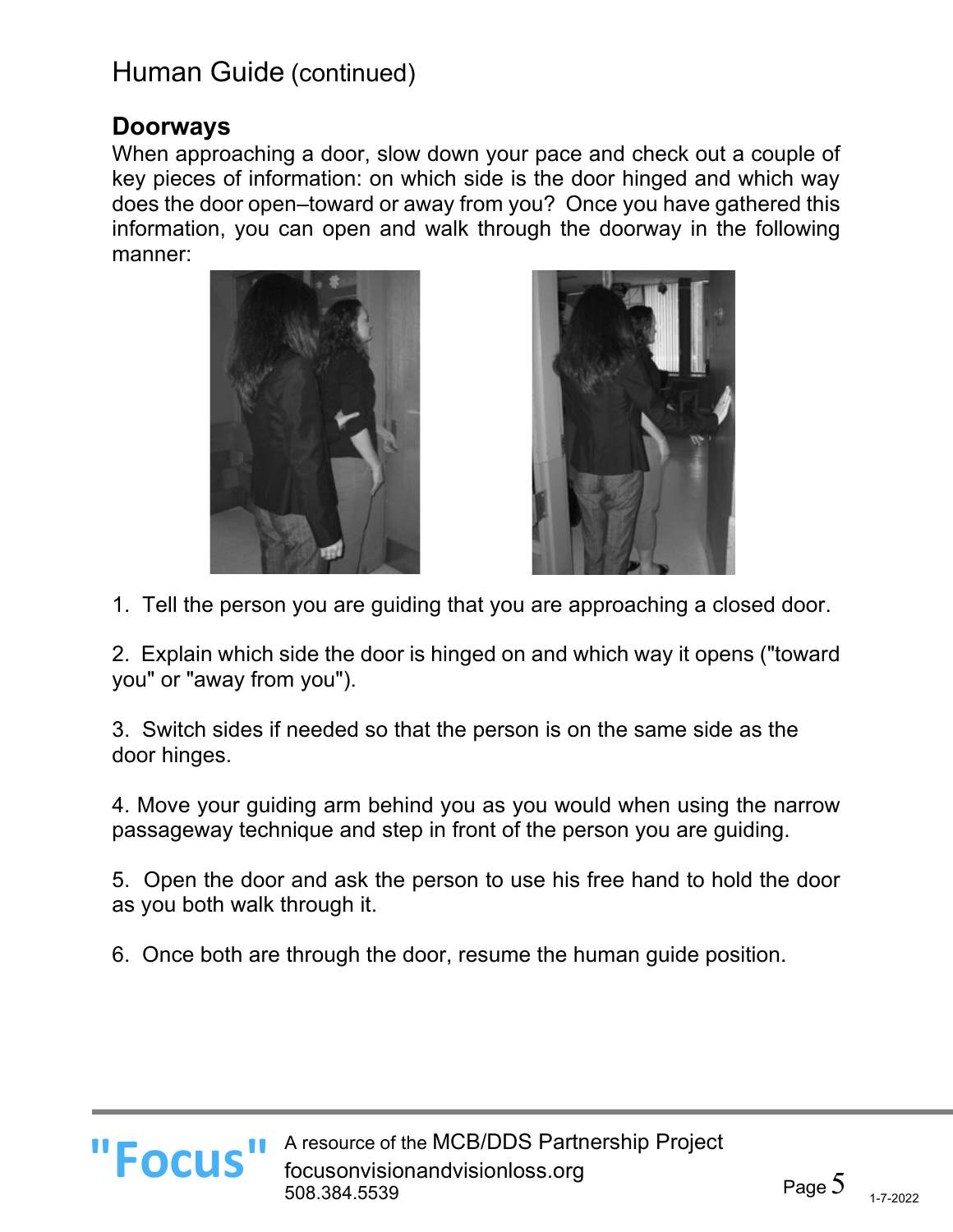## **Entering a Car**

1. Guide the person to the car so that the person is next to and a step behind the car door.

2. Assist the person to locate the door handle with one hand and the roof with the other.

3. The person can then open the door (or you can help), step toward the car and sit inside. It is important for the person to know where the roof is to avoid head bumps when getting into the vehicle. Always be sure to also protect the person so this does not happen.

## **Entering a Van**



1. Guide the person to the van.

Depending upon the type of van, it may be easier for you to open the door. Also, depending upon the distance from the pavement to the first step, it may be a good idea to have a portable van step to place on the ground. A sturdy van step that has a wide base for stepping on and a high handrail attached is most useful.

2. Assist the person to locate the handrail, if available, for support. Offer a "step up" or "step down" verbal cue as the person steps up and into or out of the van.

3. Again, depending upon the type and size of the van, it may be helpful to have someone else inside the van to guide or verbally direct the person safely to a seat. If you are alone, you can also verbally guide the person into a seat

# **"Focus"**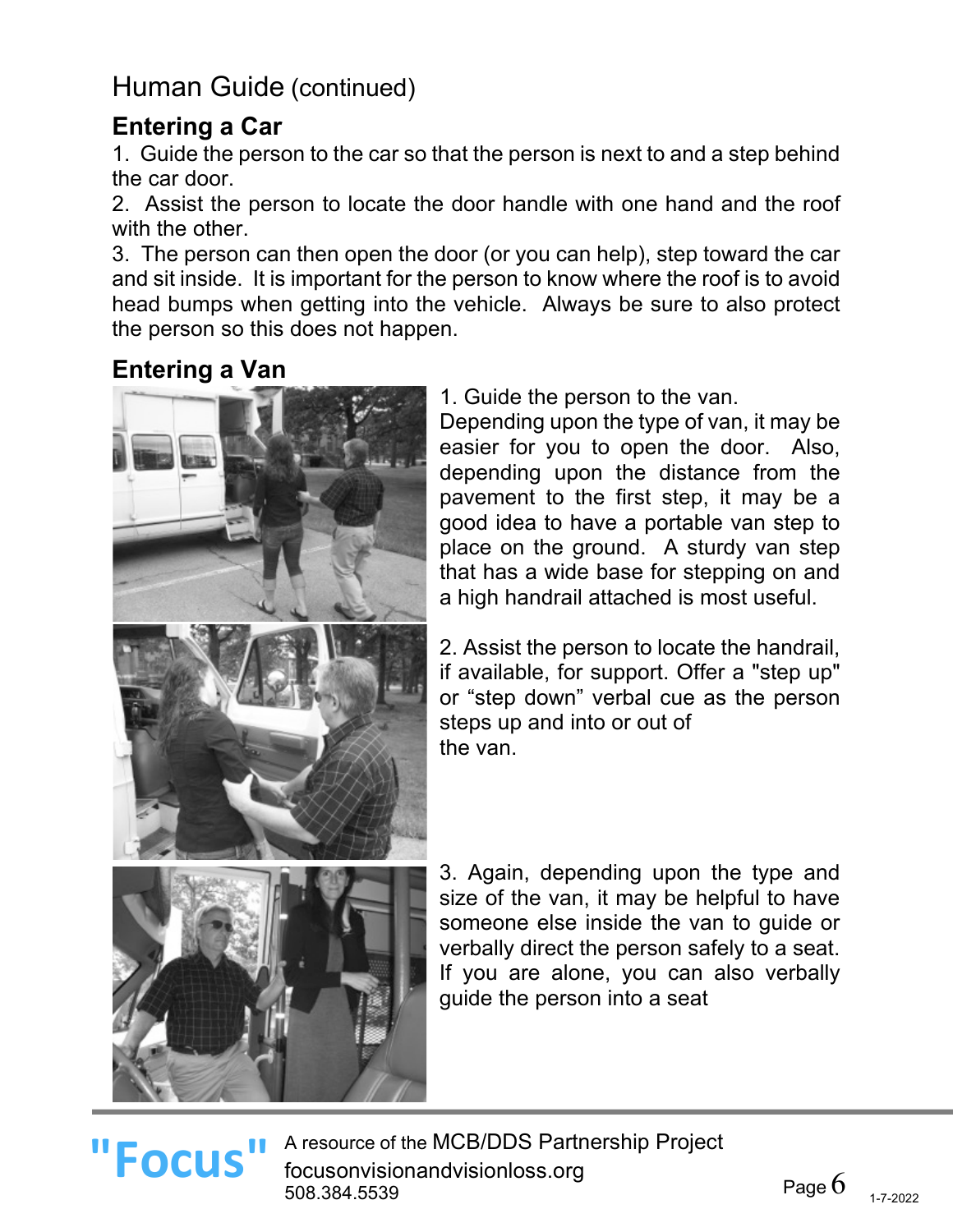# **Exiting a Car or Van**

- 1. Open the door to the car or van.
- 2. Assist the individual to locate the step out of the car or van.

3. Provide physical assistance as needed to help the individual safely step to the ground. Offer support by contacting the individual's hand with yours.





4. Let the individual hold onto you for support if needed.

Depending upon the type and size of the van and the distance from the van step to the ground, it may be helpful to have a portable van step.



Example of portable step from www.blickman.com